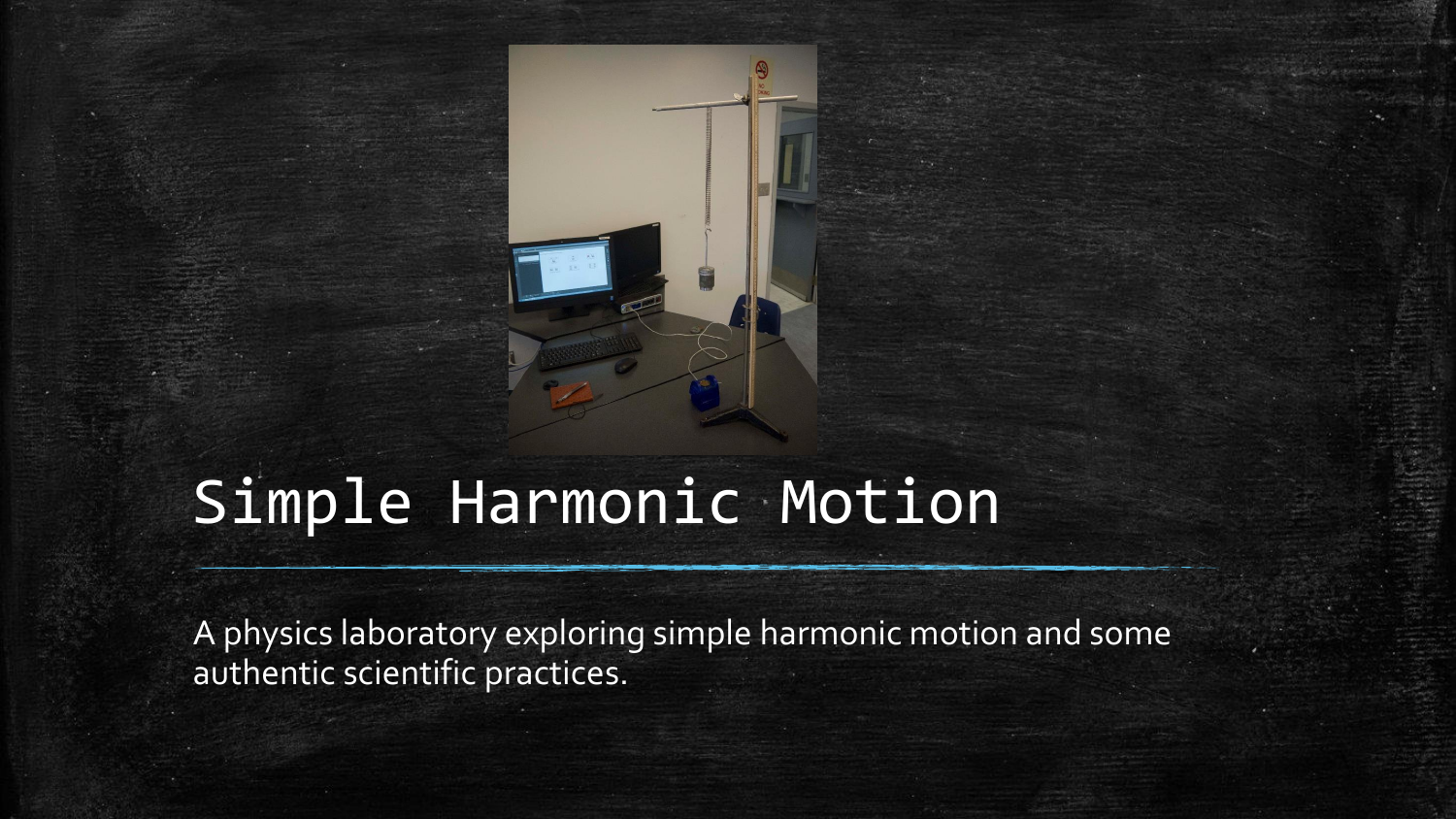# Overview and Objectives

- The main purpose of this experiment is to determine the spring constant *k* of a spring using two different methods.
- Another important objective is to confront your theoretical model to reality, and examine the possible ways the model can be improved.
- You will also study various aspects of simple harmonic motion (SHM), such as the effect of amplitude on the period of oscillation.
- Watch [video](https://youtu.be/TKs6sxqsDm4) 1 now!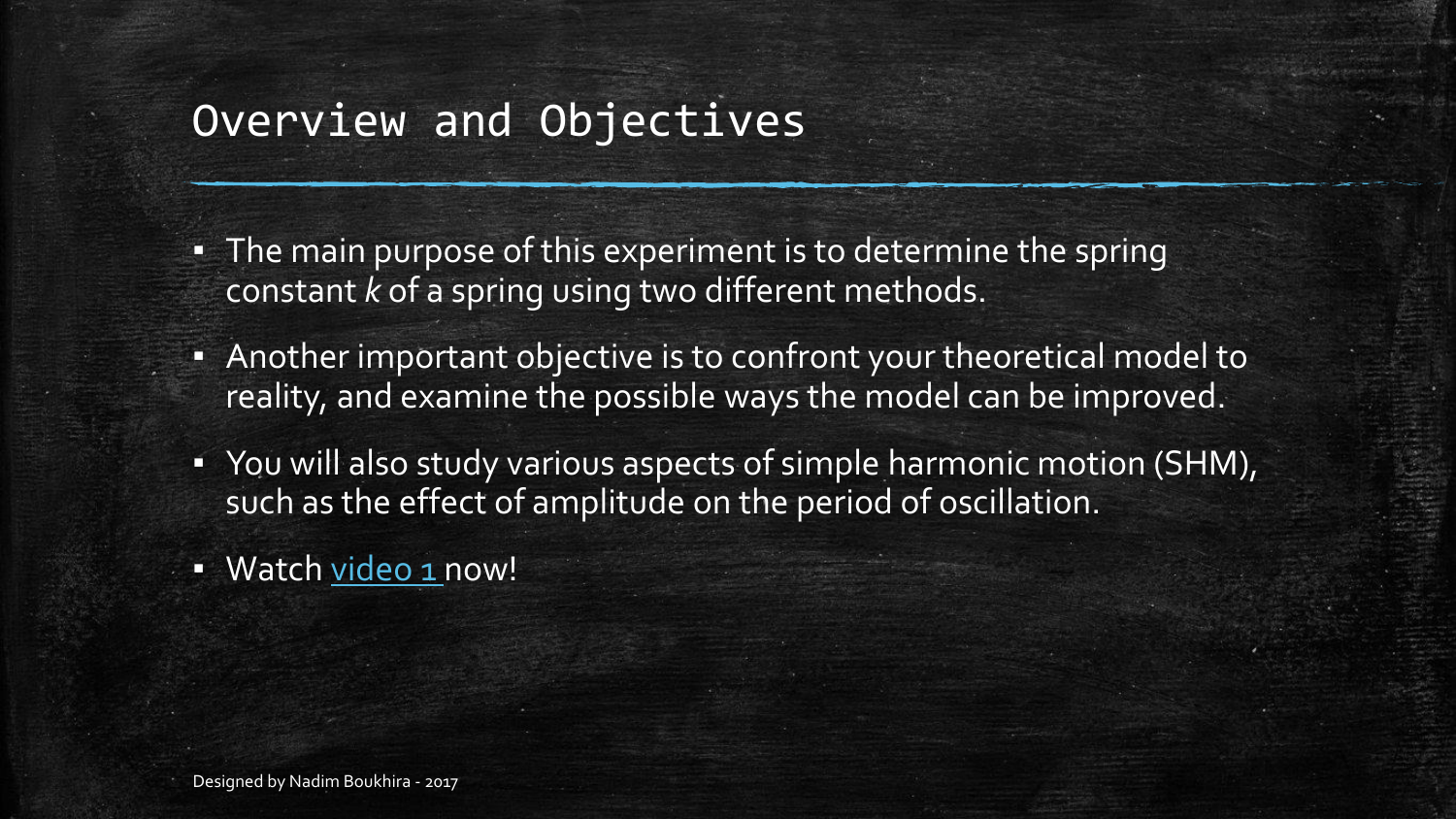# The Model

- **•** The mathematical model for the block-spring system is:
	- The system perfectly obeys Hooke's Law:  $F_{\!s} = -k x$  where  $F_{\!s}$  is the spring's restoring force and *x* the displacement from equilibrium.
	- When the equilibrium is disrupted, the system oscillates in SHM and the period is:  $T=2\pi\sqrt{\frac{m}{k}}$  where  $m$  is the mass of the block.
- **The following assumptions have been made:** 
	- Air resistance is negligible no energy is dissipated from the system.
	- The mass of the spring is negligible.
	- The spring retains its elastic properties througout the experiment (no permanent damage is done due to over-stretching)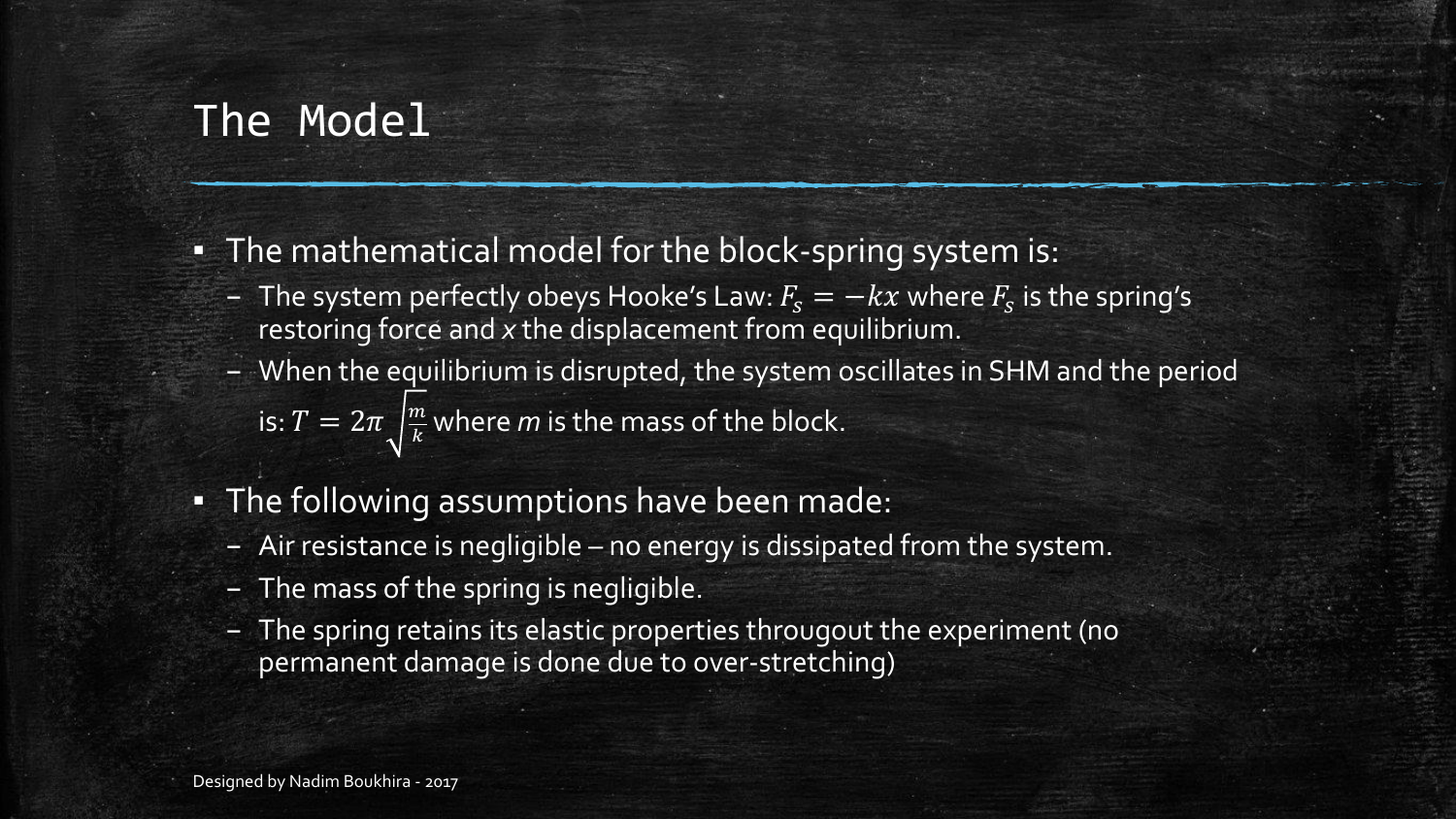# Part I – The Static Method.

- Watch [video](https://youtu.be/LFDGUOEFvXg) 2 now!
- Do not forget to include the mass of the hook.
- $\bullet$  Do not forget to record  $x_{\mathrm{o}}$ .
- . If a low mass does not seem to cause any elongation, add 50 grams and try again.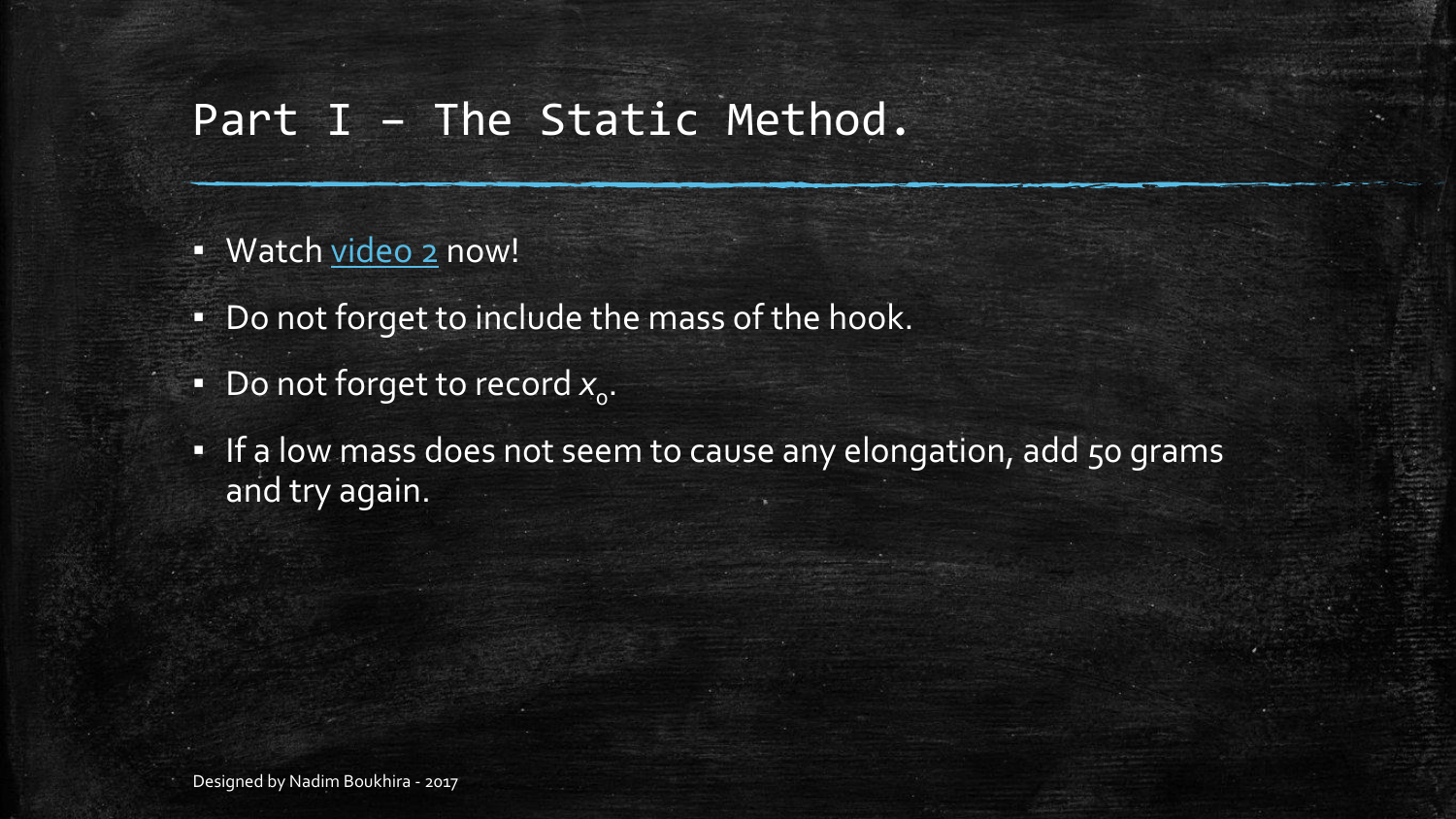# Part II – The Dynamic Method.

#### ▪ Watch [video](https://youtu.be/_JqY2hf8HX4) 3 now!

- Stretching the spring 2-3 cm is enough for oscillation. Do not over-stretch.
- You can use a timer to measure the period of oscillation, or connect your system to a motion sensor (your teacher will specify and give further instructions as needed)
- You may want to make (at least) 10 full oscillations for each mass. The longer the time interval measured, the smaller is the uncertainty on the period. (Why?)
- If a small mass does not provoke any elongation, or if the period is too short to be reliably measured, add 50 grams and try again.
- Do not forget to include the derivation of the relation between the force constant and the slope of the graph!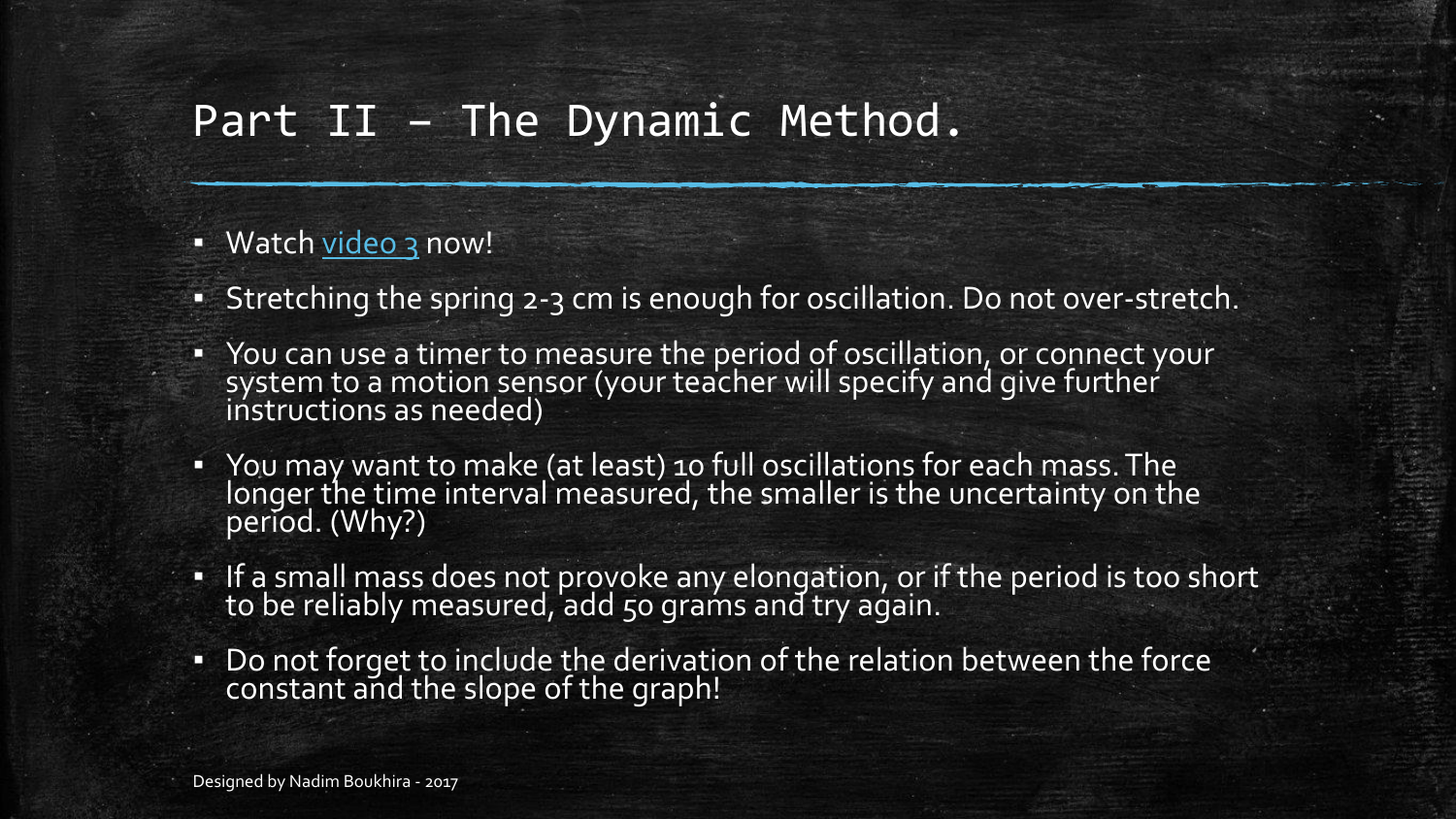# Part III – Effect of Amplitude on the Period

- **Example 2** Is there a relationship between the amplitude of oscillation and the period of oscillation?
- To answer the question, select a mass (400-600 gram range)
- **EXTER 15 FE Stretch the spring until the amplitude is 2 cm and release. Measure** the period.
- Without changing the mass, repeat with an amplitude of 3 cm and repeat again with an amplitude of  $4 \text{ cm}$ .
- **Record the period for your three different amplitudes. (Make a table)** Did the period change?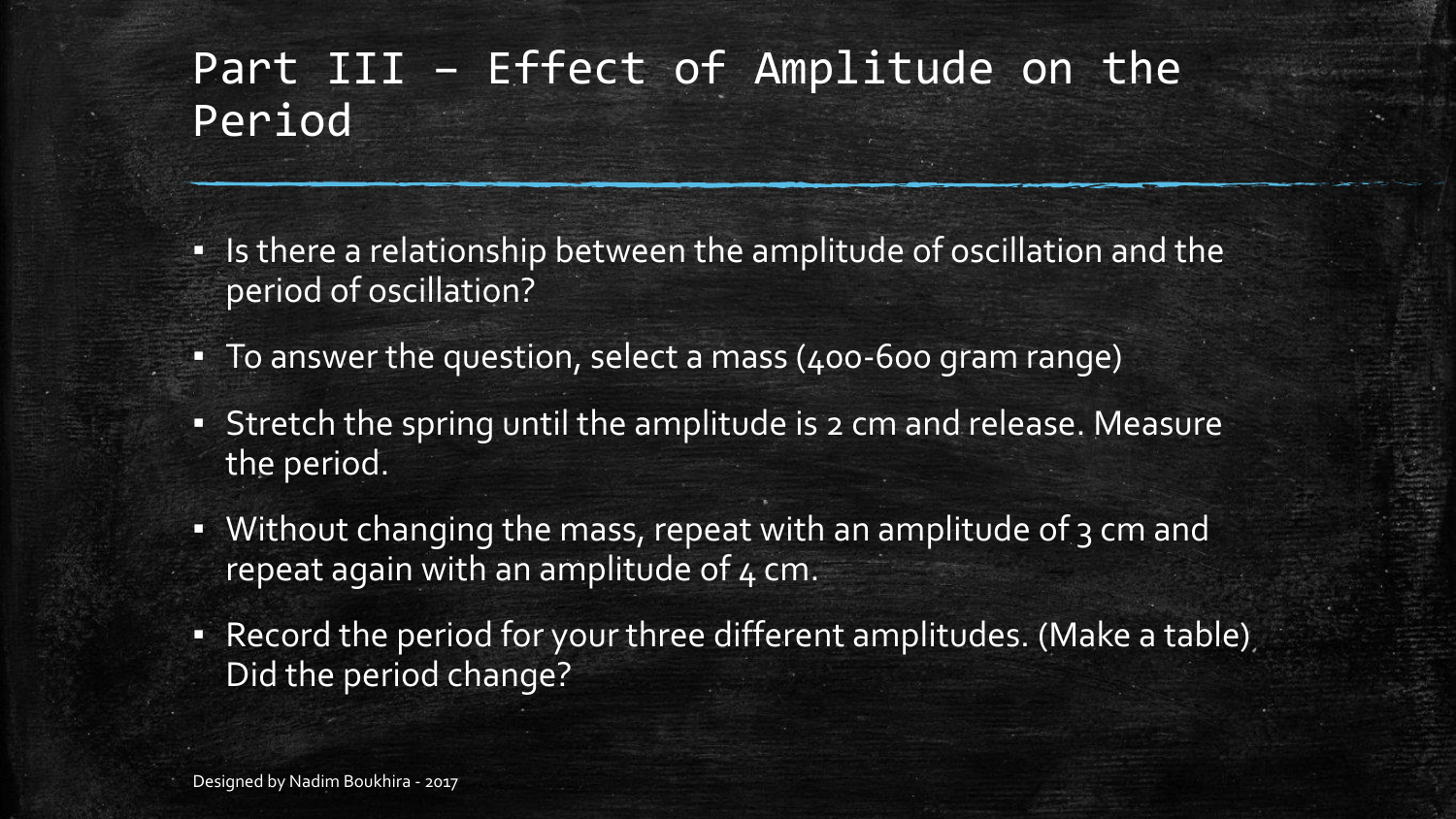### Analysis – What's New?

- It is good practice, as a scientist, to present a realistic margin of error (we should say uncertainty – the word  $*$ error $*$  is misleading) with any result. This involves error analysis. The challenge is to choose the right tools for the right experiment.
- **•** In this experiment, finding the spring costant is best achieved with a linear fit of the data. Calculating the uncertainty of the slope is complicated. <u>Annex Video D</u> will show you how to do this automatically on Excel. Now watch all four videos – Skip only if you are already proficient with these concepts.
- **EXAL Annex Video A: Margins of error. What to do with them?**
- **Annex Video B: Statistical errors and systematic errors.**
- **EXALASHER** Annex Video C: Statistical analysis for beginners.
- **EXALASHER THE Annuary 12 Annuary 11 Annuary 11 Annuary 21 Annuary 11 Annuary 11 Annuary 11 Annuary 11 Annuary 1**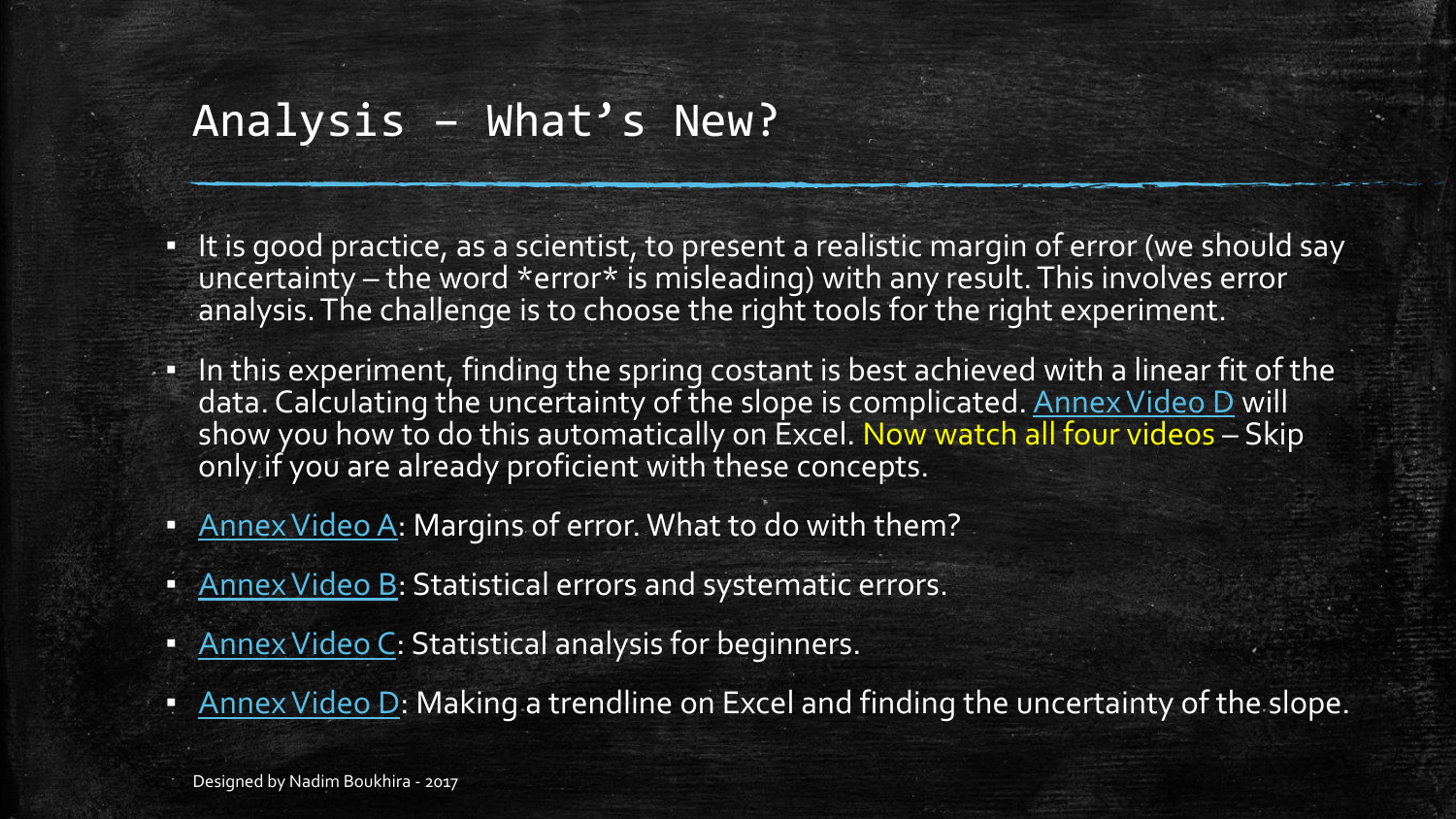# Some Thoughts/Advice for the Discussion

- **EXP** According to your model, what should the graphs be like? Compare with the graphs you obtained. Any difference?
- It is likely that one or both graphs reveal a limitation to your model. But which of the assumptions is at fault?
- How can you determine which assumption is at fault? Consider how each of the assumptions would affect each of the graphs. For example, would a non-negligible air resistance affect the period of oscillation? Would it affect the static equilibrium? Which graphs do you expect would be affected (and in what way) in each case, if an assumption was wrong?
- You can search the literature (online) to confirm or elaborate on your hypothesis. Remember to cite all your sources.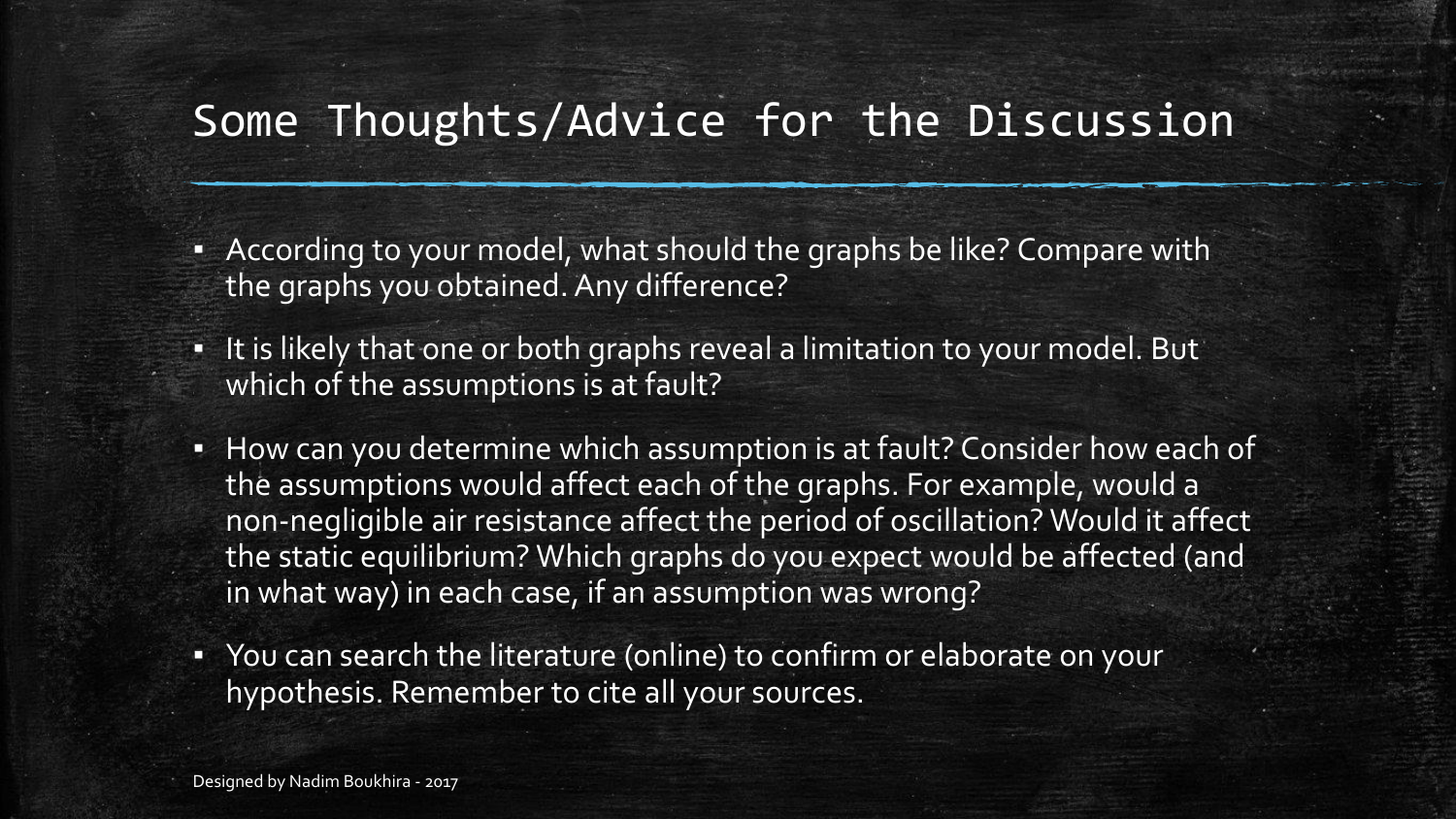## **Discussion**

- Compare the spring constants obtained with the two methods. How well do the intervals of uncertainty overlap? What can you conclude from your results?
- Can you improve (reduce) your uncertainties? How? If you were to perform the experiment again, what would you change? (i.e. what are your biggest sources of error and how can you reduce them?)
- Could you identify any systematic errors?